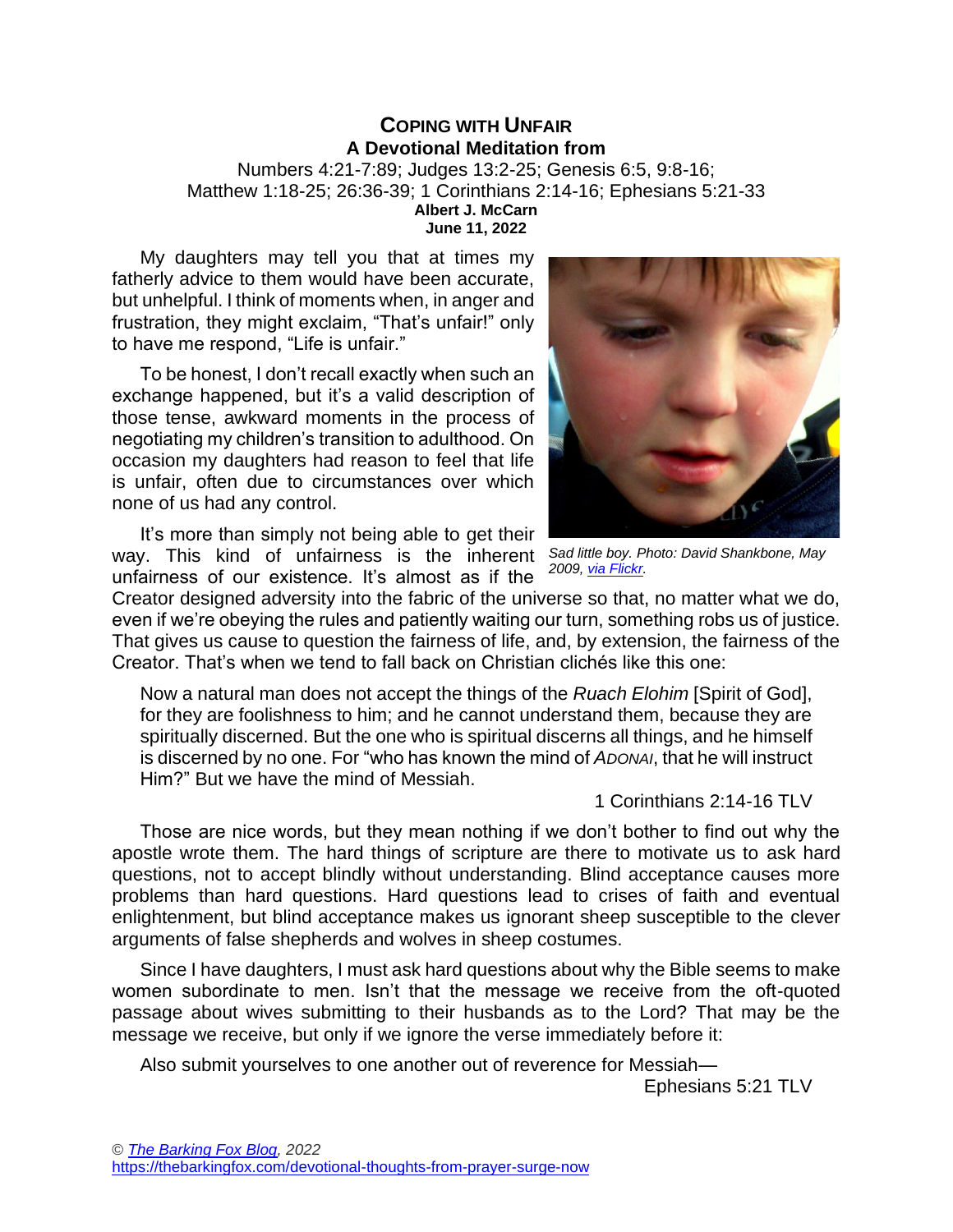When I ask what that means, the answer helps me understand that both men and women have an obligation to submit to one another in Messiah out of love, honor, and respect. That's the introduction to what the rest of the passage says about marriage:

wives [submit] to your own husbands as to the Lord. For the husband is head of the wife, as Messiah also is head of His community—Himself the Savior of the body. But as Messiah's community is submitted to Messiah, so also the wives to their husbands in everything.

Husbands, love your wives just as Messiah also loved His community and gave Himself up for her to make her holy, having cleansed her by immersion in the word. Messiah did this so that He might present to Himself His glorious community—not having stain or wrinkle or any such thing, but in order that she might be holy and blameless. In the same way, husbands ought to love their own wives as their own bodies. He who loves his wife loves himself.

## Ephesians 5:22-28 TLV

That's not fair, of course. It really does seem to make the wife subservient to the husband, and unless he is fair minded, she might very well end up broken and battered by decades of emotional abuse. It's not a very pleasant outcome for liberated people in this age of self-esteem and disdain for ancient gender roles. But then, subordination of women appears to be a theme throughout the Bible, or so we might conclude from examples like that arcane jealousy ritual in Numbers 5:

*ADONAI* spoke to Moses saying, "Speak to *Bnei-Yisrael* [the children of Israel] and say to them: Suppose some man's wife goes astray and is unfaithful to him, and another man has sexual relations with her, but it is hidden from her husband's eyes and her impurity is not detected. Yet there was no witness against her and she was not caught in the act. Then a spirit of jealousy overcomes him and he is suspicious of his wife, when she is impure. Or a spirit of jealousy overcomes him and he suspects his wife, yet she is not impure.

## Numbers 5:11-14 TLV

That's the introduction to this ritual of public humiliation. The husband takes his wife before the priest, who instructs her to drink bitter water as a test of her purity. The water contains dust from the Tabernacle floor, as well as ink from parchment on which the priest has written a curse that says the woman will die a painful death if she is guilty of unfaithfulness. If she is not guilty, then she will have the blessing of bearing children.

Why would any woman submit to such humiliation? Even if she is innocent, she still suffers shame simply because of the accusation. Why isn't her husband similarly humiliated? Where is the arcane ritual for him if she suspects he is unfaithful? It's so unfair!

But life is unfair, and this is all about life. The woman in that trial of faithfulness is us. We have an accuser who has marched up to our Creator, put his finger in His face, and said, "These people You created are corrupt beyond redemption. I demand that You deal with them according to You law!"

Are we guilty? Yes, and no. Our first ancestors made some unfortunate choices, and because of that we are stained both by separation from our Creator, and by the inclination